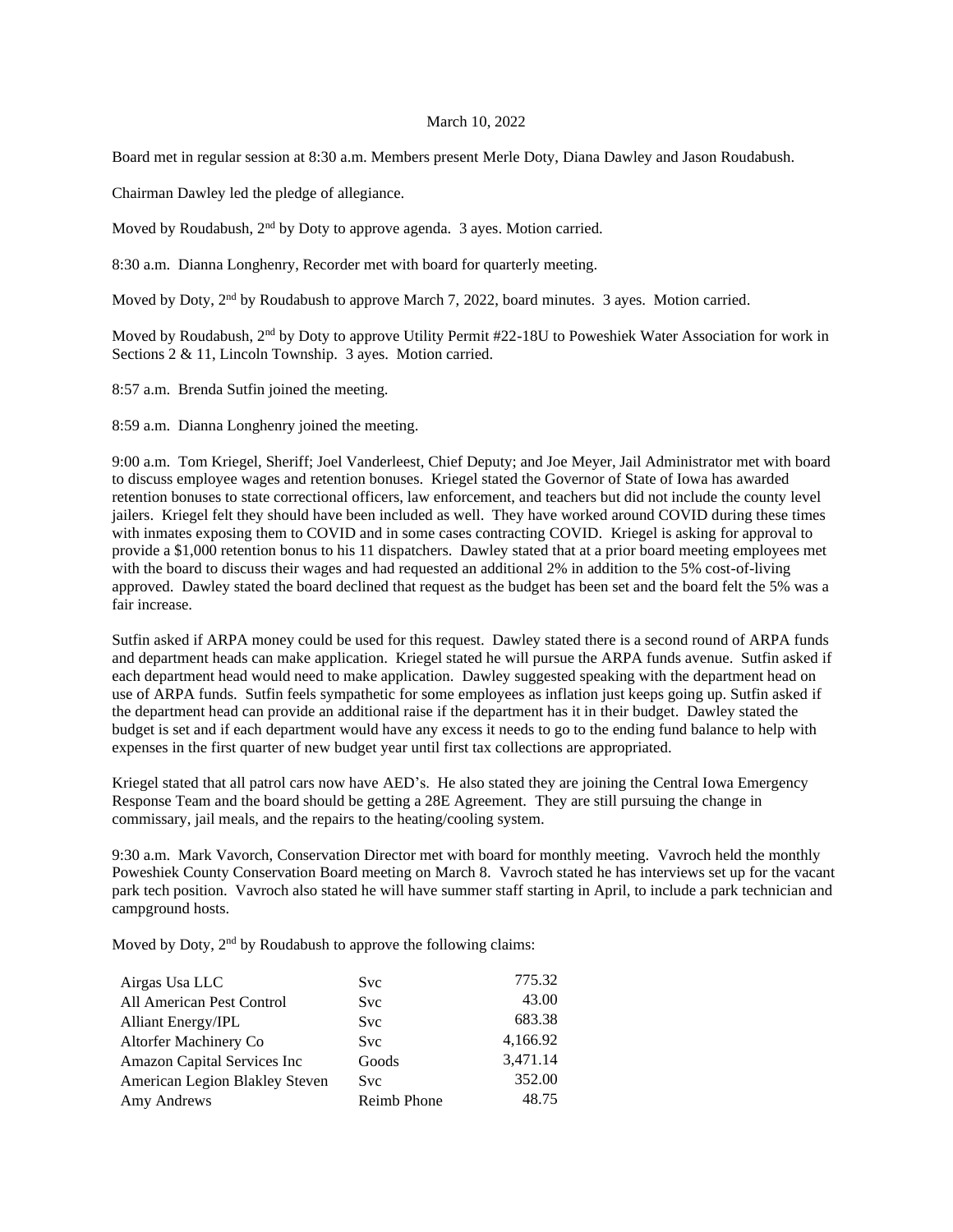| Arnold Motor Supply Inc               | Goods                   | 1,155.14  |
|---------------------------------------|-------------------------|-----------|
| <b>Asphalt Paving Assoc Of Iowa</b>   | Svc                     | 1,050.00  |
| AT&T Mobility                         | <b>Svc</b>              | 697.79    |
| <b>AUCA</b>                           | <b>Svc</b>              | 97.19     |
| <b>AUCA Chicago Lockbox</b>           | <b>Svc</b>              | 321.62    |
| <b>Audas Sanitation</b>               | <b>Svc</b>              | 323.50    |
| <b>Bauer Built</b>                    | Goods                   | 1,456.00  |
| Blackstrap, Inc                       | Goods                   | 4,201.13  |
| <b>Brecke Mechanical Contractors</b>  | <b>Svc</b>              | 2,421.35  |
| <b>Brook M Blackwell</b>              | <b>Svc</b>              | 32.50     |
| <b>Brooklyn Hardware</b>              | Goods                   | 238.84    |
| <b>Brooklyn Lumber</b>                | Goods                   | 47.99     |
| <b>Brooklyn Mun Utilities</b>         | <b>Svc</b>              | 1,823.87  |
| <b>Brooklyn Mut Telecommunication</b> | Svc                     | 262.34    |
| Brooklyn Public Library               | 3rd Qtr Approp          | 6,503.00  |
| Bushong Construction Co, Inc          | Svc                     | 4,450.00  |
| <b>Business Card</b>                  | <b>Svc</b>              | 270.12    |
| Calhoun-Burns & Assoc Inc             | Svc                     | 22,793.95 |
| <b>Cathy Buck</b>                     | <b>Svc</b>              | 145.00    |
| <b>CDW</b> Government Inc             | Goods                   | 179.88    |
| Collum Electric LLC                   | Svc                     | 12,878.11 |
| Corey Simpson                         | Reimb Mil Hotel         | 179.60    |
| <b>Cott Systems</b>                   | Svc                     | 150.00    |
| Craig Kuntz                           | <b>Reimb Meals</b>      | 38.07     |
| David Krivachek                       | Svc                     | 277.31    |
| Dawn Disney-Bruggeman                 | Contract/Mil            | 2,368.44  |
| Deep River City Of                    | <b>Svc</b>              | 63.55     |
| Denise McKelvie Gonyea                | <b>Svc</b>              | 240.00    |
| Des Moines Register                   | <b>Svc</b>              | 740.80    |
| Drake Community Library               |                         | 6,503.00  |
| East Pow County Ambulance             | 3Rd Qtr Approp          | 12,500.00 |
| Ecolab                                | 3Rd Qtr Approp<br>Goods | 2,501.96  |
|                                       | Goods                   | 1,054.90  |
| <b>Fastenal Company</b>               | Goods                   | 337.53    |
| Forbes Office Equip Inc               |                         | 569.56    |
| Galls Inc                             | Goods                   | 34.88     |
| Galyn Nook                            | Reimb Phone             |           |
| Gary A Sears                          | Svc                     | 600.00    |
| <b>Gatr Truck Center</b>              | Goods                   | 1,219.98  |
| Goodwin Tucker Group                  | Svc                     | 1,153.34  |
| Grinnell City Of                      | <b>Svc</b>              | 164.66    |
| Grinnell Herald Register              | <b>Svc</b>              | 570.87    |
| Grinnell Regional Public Health       | Svc                     | 3,671.63  |
| Halls Feed & Seed                     | Goods                   | 20.50     |
| Hawkeye Fire & Safety Co              | <b>Svc</b>              | 189.95    |
| Henderson Products Inc.               | Goods                   | 327.38    |
| Hi-Viz Safety By Midwest Patch        | Goods                   | 130.00    |
| Hometown Hardware                     | Goods                   | 224.55    |
| Housby Mack Inc                       | Goods                   | 138.98    |
| <b>Infomax</b>                        | Svc                     | 1,152.68  |
| Iowa Dept Of Transportation           | Svc                     | 545.00    |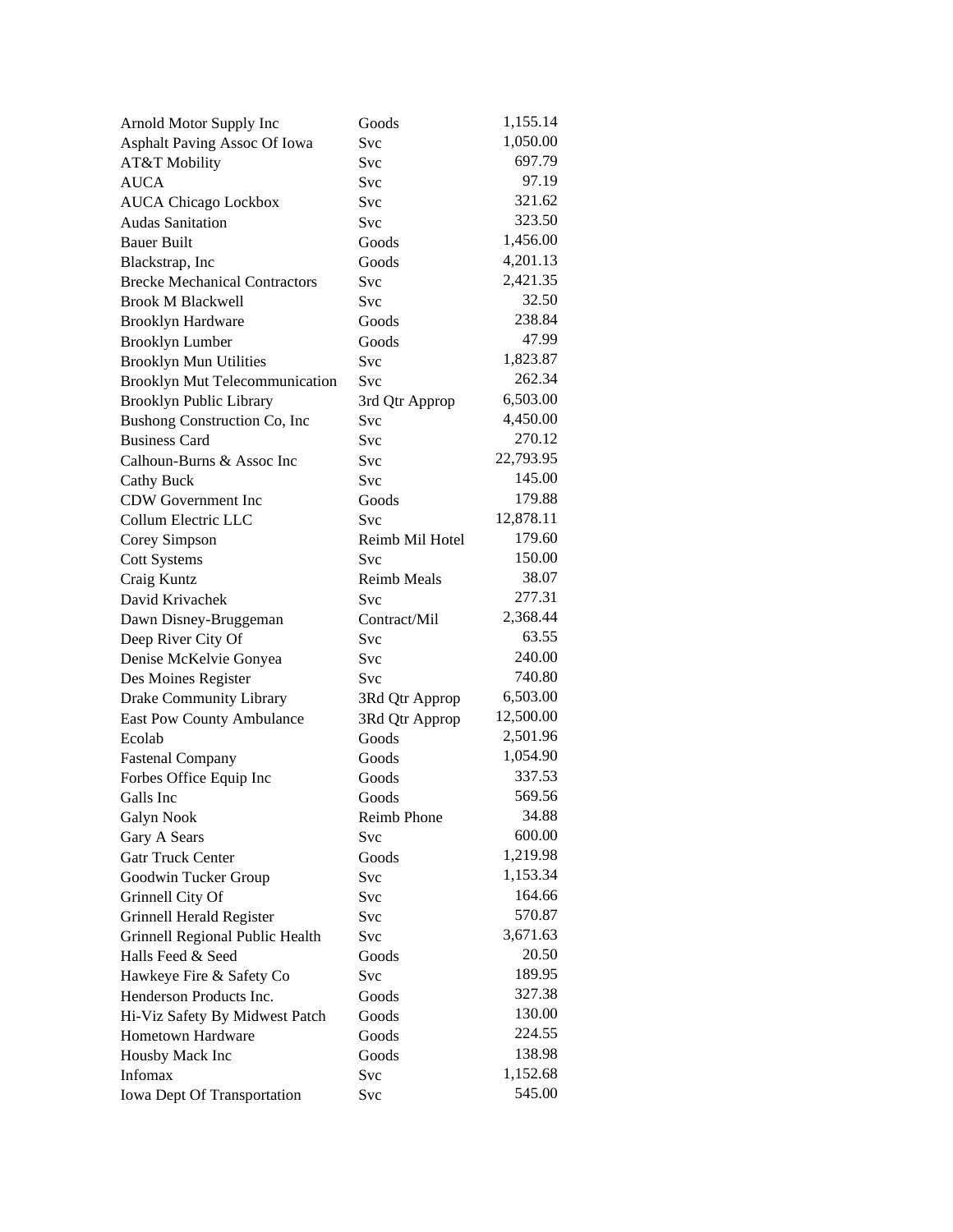| Iowa Natural Heritage               | Svc                | 300.00    |
|-------------------------------------|--------------------|-----------|
| <b>Iowa Prison Industries</b>       | Goods              | 1,725.04  |
| <b>IP</b> Pathways                  | <b>Svc</b>         | 1,938.52  |
| <b>ITC Midwest, LLC</b>             | Svc                | 35.00     |
| James Owens                         | <b>Reimb Meals</b> | 32.93     |
| Jason Roudabush                     | Mil                | 80.00     |
| John Deere Financial                | Goods              | 1,139.84  |
| Kari L Diggins                      | Svc                | 103.00    |
| Key Cooperative                     | <b>Svc</b>         | 3,667.52  |
| Lacaeyse Lawn Care & Snow Rem       | Svc                | 525.00    |
| Leading Edge Builders               | <b>Svc</b>         | 14,023.75 |
| Legal Support Services Lc           | <b>Svc</b>         | 65.00     |
| Lowry Electric                      | Goods              | 2,158.80  |
| Mahaska Communication Group         | <b>Svc</b>         | 125.96    |
| Mail Services LLC                   | <b>Svc</b>         | 619.81    |
| <b>Manatts</b> Inc.                 | Goods              | 410.93    |
| Mark Vavroch                        | Reimb Fee          | 40.00     |
| Martin Equipment Of Il, Inc.        | Goods              | 639.55    |
| Martin Marietta Materials           | Svc                | 838.26    |
| Matt Parrott/Storey Kenworthy       | Goods              | 81.05     |
| <b>MCI</b>                          | Svc                | 33.94     |
| Merle Doty                          | Mil                | 65.00     |
| Mid American Energy                 | Svc                | 2,717.57  |
| Mid States Organized Crime Ctr      | Svc                | 150.00    |
| Montezuma Ambulance Svc             | 3Rd Qtr Approp     | 12,500.00 |
| <b>Montezuma Community Boosters</b> | Svc                | 25.00     |
| Montezuma Municipal Utilities       | Svc                | 6,528.47  |
| Montezuma Public Library            | 3Rd Qtr Approp     | 6,503.00  |
| Montezuma State Bank                | Svc                | 25.20     |
| Morrison Enterprises Inc            | Svc                | 21.50     |
| Napa Auto Parts                     | Goods              | 426.54    |
| New Century F.S. Inc                | Svc                | 3,720.42  |
| <b>Ohalloran International Inc</b>  | Goods              | 2,179.83  |
| <b>Pitney Bowes</b>                 | Svc                | 4,046.01  |
| Polk County Treasurer               | Svc                | 284.77    |
| Ponderosa Supply Ltd                | Goods              | 312.38    |
| Postmaster/US Postal Service        | Svc                | 200.00    |
| Pow Co Employee Health Plan Tr      | Svc                | 6,673.41  |
| Poweshiek County 4-H                | 3Rd Qtr Approp     | 6,250.00  |
| Poweshiek County Auditor            | Svc                | 1,315.81  |
| Poweshiek County Sheriff            | Svc                | 85.74     |
| Poweshiek Water Assn                | Svc                | 121.00    |
| <b>Quill Corporation</b>            | Goods              | 148.27    |
| Reliance Telephone Inc              | Svc                | 600.00    |
| Rick Warden                         | <b>Reimb Dues</b>  | 100.00    |
| Robert Wilhelm                      | Mil Reimb Phone    | 97.83     |
| Ryan Miller                         | Mil Reimb Meals    | 456.69    |
| <b>Scantron Corporation</b>         | Svc                | 148.17    |
| Schneider Geospatial, LLC           | Svc                | 2,325.00  |
| <b>SCI</b> Communications Inc       | Svc                | 21,040.17 |
|                                     |                    |           |